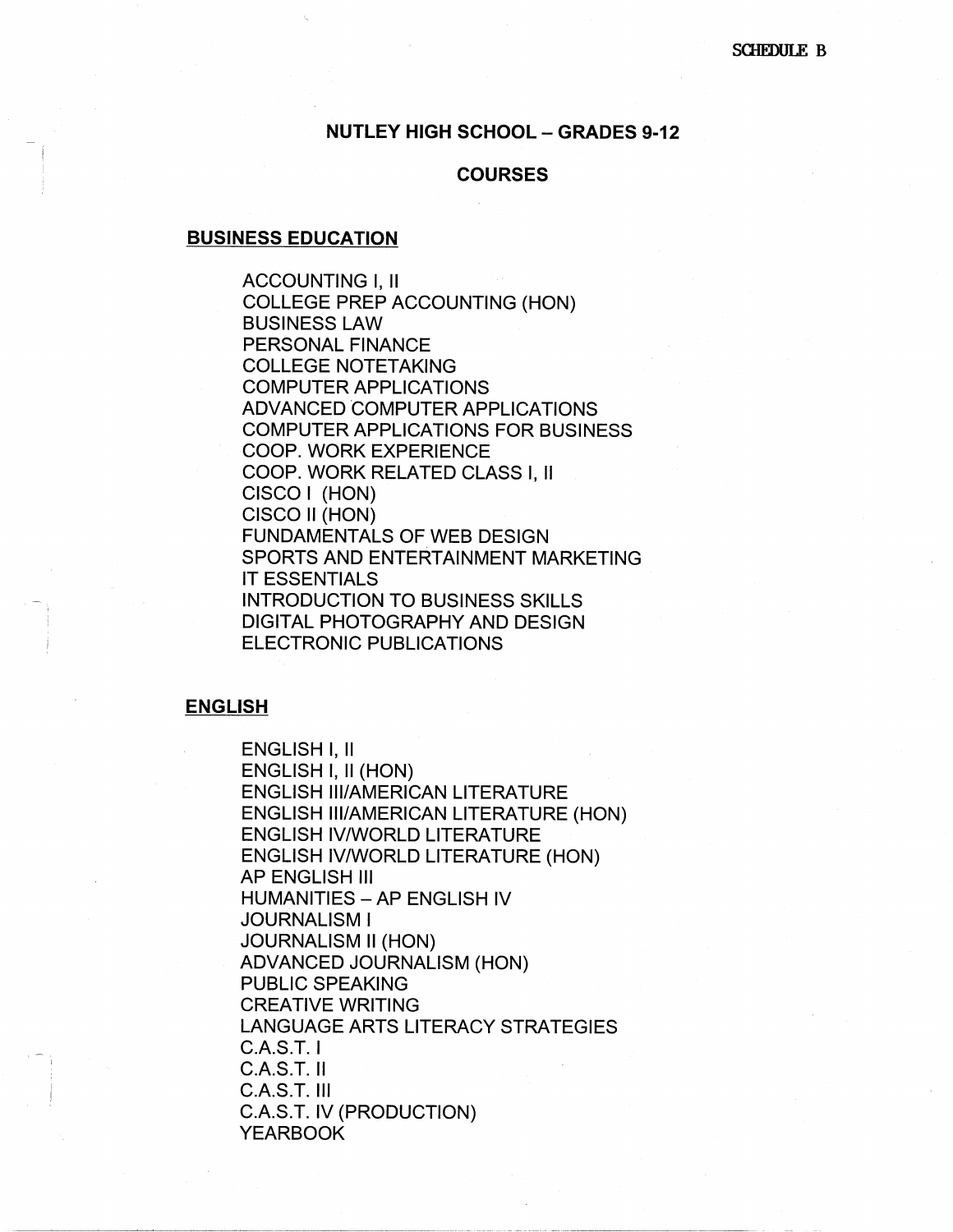#### **MATHEMATICS**

PRE-ALGEBRA TRANSITION MATH INTEGRATED MATH ALGEBRA I, II BASIC ALGEBRA I, II PLANE GEOMETRY BASIC GEOMETRY SELECTED TOPICS IN MATHEMATICS PRECALCULUS ACCELERATED ALGEBRA II (HON) ACCELERATED GEOMETRY (HON) ADVANCED MATHEMATICS (HON) AP CALCULUS CALCULUS (HON) MATHEMATICS-BASIC SKILLS AP STATISTICS **MATH ANALYSIS** 

#### **MUSIC**

CONCERT BAND CHAMBER SINGERS CHORALETTES MUSIC FUNDAMENTALS I, II **ORCHESTRA OCTETS** JAZZ ENSEMBLE CONCERT CHOIR INSTRUMENTAL LESSONS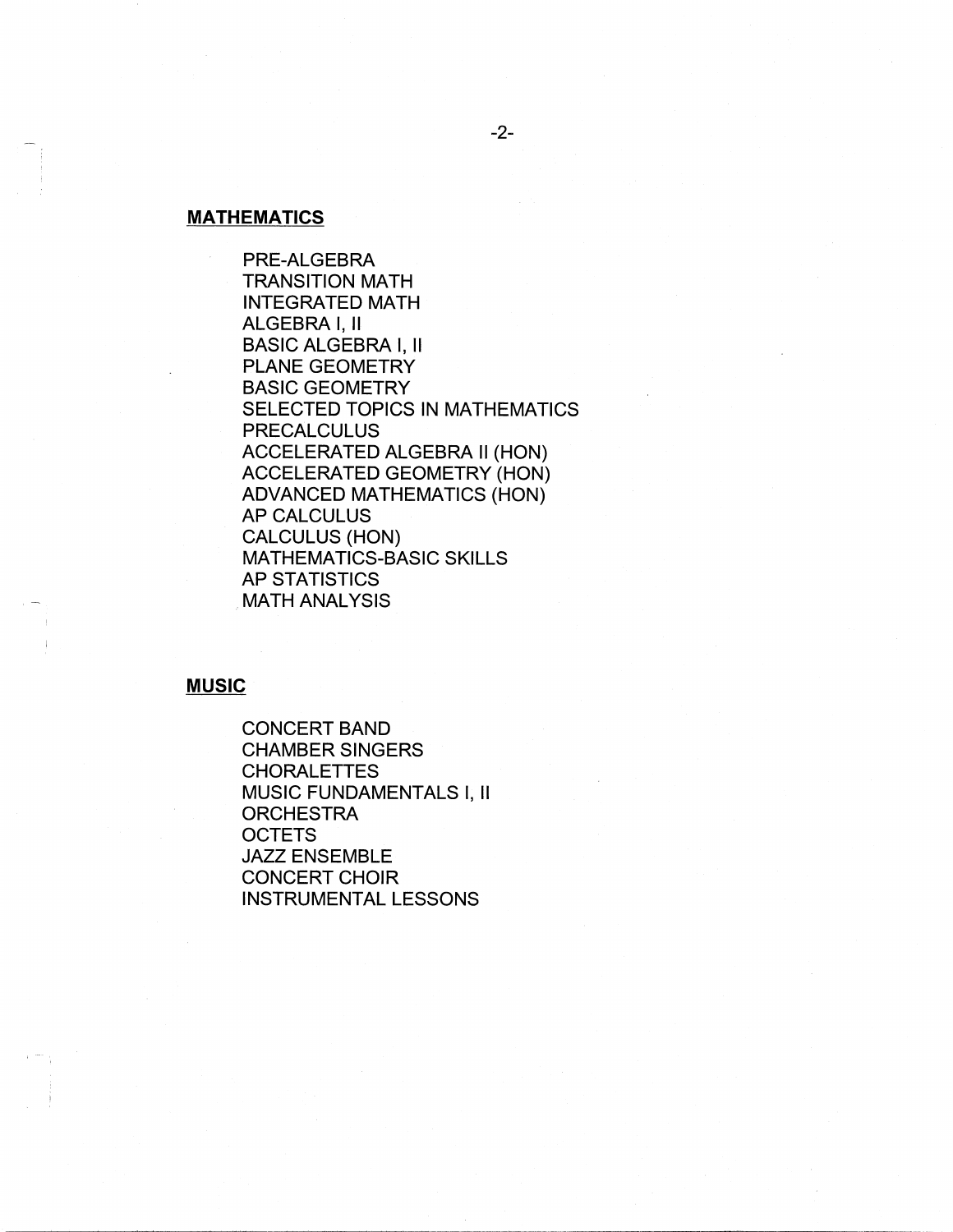#### **FINE/INDUSTRIAL ARTS**

ART I, II ADVANCED ART PRACTICAL ELECTRICITY **ELECTRONICS** ADVANCED ELECTRONICS MECHANICAL DRAWING I MECHANICAL DRAWING II (Residential Architectural Design) MECHANICAL DRAWING Ill (Civil Architectural Design) MECHANICAL DRAWING IV (Senior Architectural Design) METALS I (Metalworking) METALS II (Metal Fabrication) METALS Ill (Advanced Metals) WOODS I (Woodworking) WOODS II (Furniture Fabrication) WOODS Ill (Carpentry) PHOTOGRAPHY CULINARY ARTS ADVANCED CULINARY ARTS

# **WORLD LANGUAGES**

FRENCH I, II, Ill FRENCH IV (HON) AP FRENCH V ITALIAN I, II, Ill ITALIAN IV & V (HON) AP ITALIAN V SPANISH I, II, III SPANISH IV & V (HON) AP SPANISH V LATIN I, II, Ill LATIN IV (HON) AP LATIN V ENGLISH AS A SECOND LANGUAGE I, II, Ill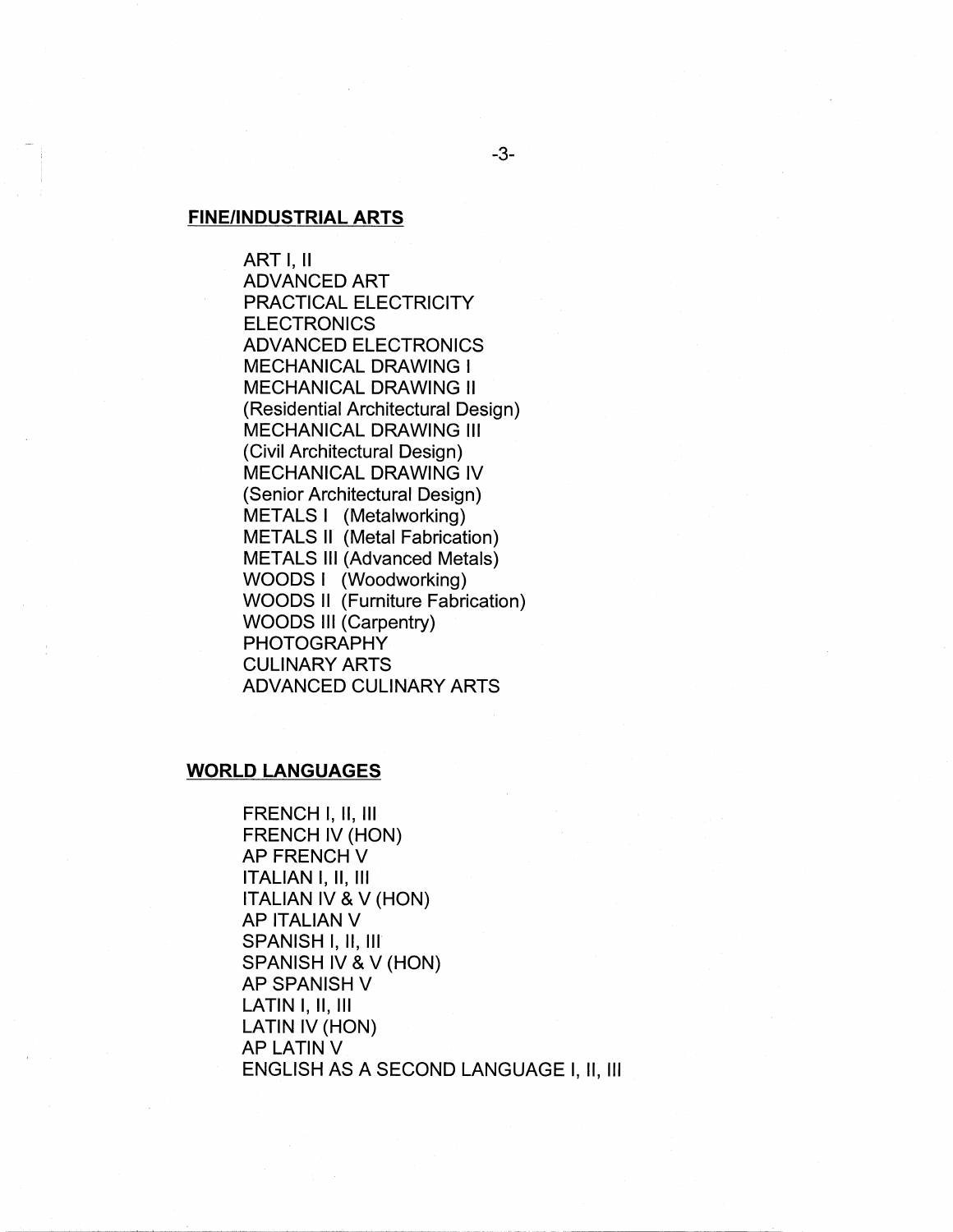## **SCIENCE**

EARTH/SPACE SCIENCE ENVIRONMENTAL SCIENCE FORENSIC SCIENCE COLLEGE BIOLOGY ACCELERATED BIOLOGY (HON) PHYSICAL SCIENCE BIOLOGY FOR LIVING CHEMISTRY (HON) COLLEGE CHEMISTRY MICROBIOLOGY PHYSICS HUMAN PHYSIOLOGY HUMAN PHYSIOLOGY (HON) AP BIOLOGY AP CHEMISTRY AP PHYSICS AP ENVIRONMENTAL SCIENCE HEALTH DYNAMICS PHYSICS HONORS

### **SOCIAL STUDIES**

EUROPEAN HISTORY RUSSIAN/EAST ASIAN HISTORY (HON) WORLD CULTURES WORLD CULTURES (HON) UNITED STATES HISTORY I UNITED STATES HISTORY I (HON) UNITED STATES HISTORY II UNITED STATES HISTORY II (HON) **SOCIOLOGY** AP GOVERNMENT AND POLITICS AP UNITED STATES HISTORY MACRO ECONOMICS AP ECONOMICS MACRO ARCHAEOLOGY OF ANCIENT WORLD

## **PHYSICAL EDUCATION**

PHYSICAL EDUCATION I, II, III, IV HEALTH I, II, Ill, IV

Dated: May 4, 2006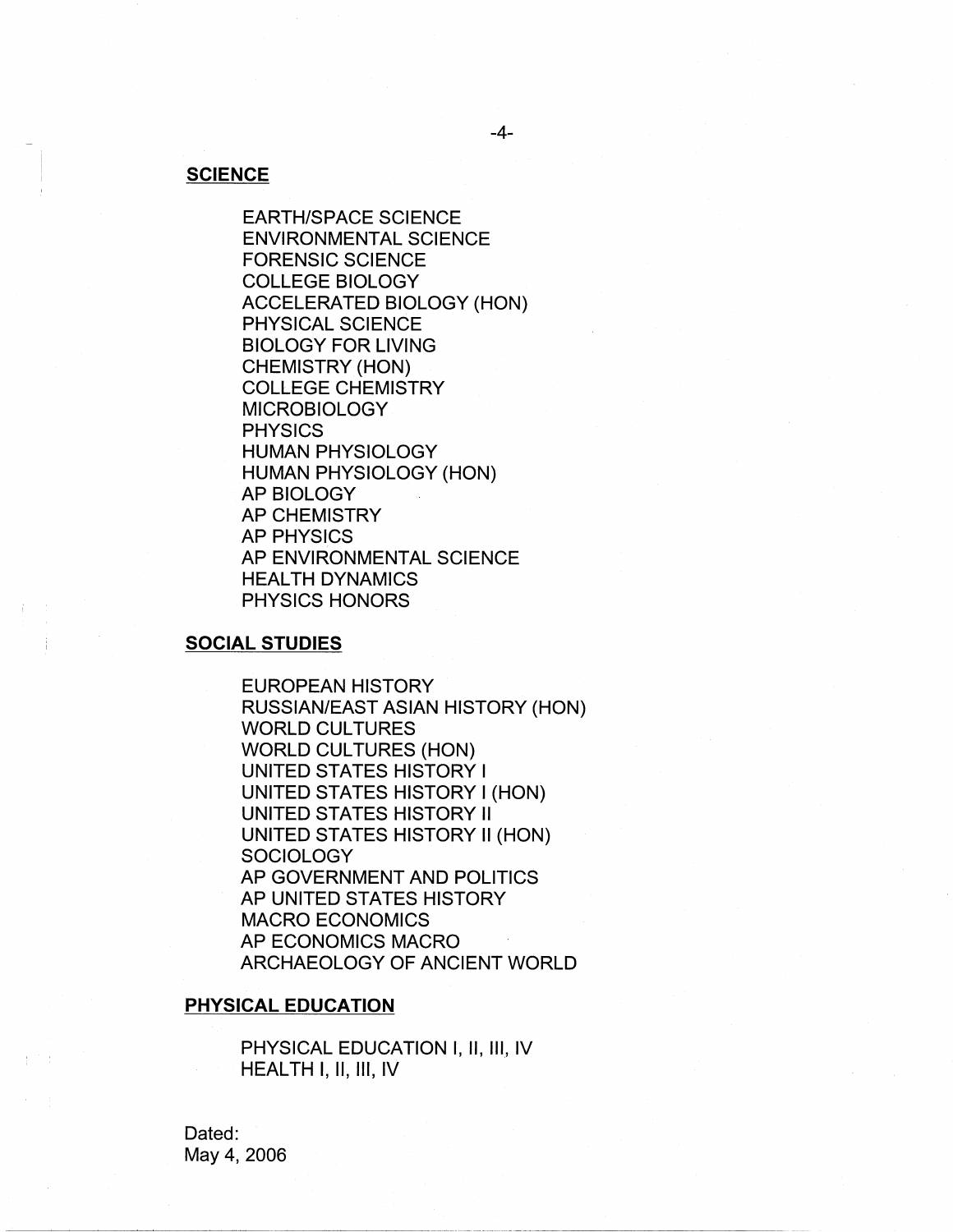### **FRANKLIN SCHOOL**

## **GRADE 7 CURRICULUM**

ENGLISH AS A SECOND LANGUAGE - STUDY SKILLS ENGLISH AS A SECOND LANGUAGE ENGLISH ENGLISH VECTOR ENGLISH (IC) ENGLISH (INC) ENGLISH - SLD WILSON READING - SLD COMPUTER & WRITING SOCIAL STUDIES SOCIAL STUDIES VECTOR SOCIAL STUDIES (INC) SOCIAL STUDIES - SLD ALGEBRA I MATHEMATICS VECTOR MATHEMATICS 2, 3, 4 MATHEMATICS 3 (INC) MATHEMATICS - SLD **SCIENCE** SCIENCE VECTOR SCIENCE (INC) SCIENCE - SLD SPANISH IA FRENCH IA LATIN IA ITALIAN IA CHORALE CONCERT CHOIR **DEBONAIRES** BAND **ORCHESTRA** INSTRUMENTAL MUSIC LANGUAGE ARTS LITERATURE/WRITING LANGUAGE ARTS STRATEGIES MATHEMATICS STRATEGIES RESOURCE CENTER SUPPORT PRACTICAL ARTS ART? GENERAL MUSIC 7 KEY TYPING 7 COMPUTER APPLICATION 7 FINE ARTS PHYSICAL EDUCATION HEALTH LIFE CENTER CAREER EDUCATION STUDY SKILLS

Dated: May 4, 2006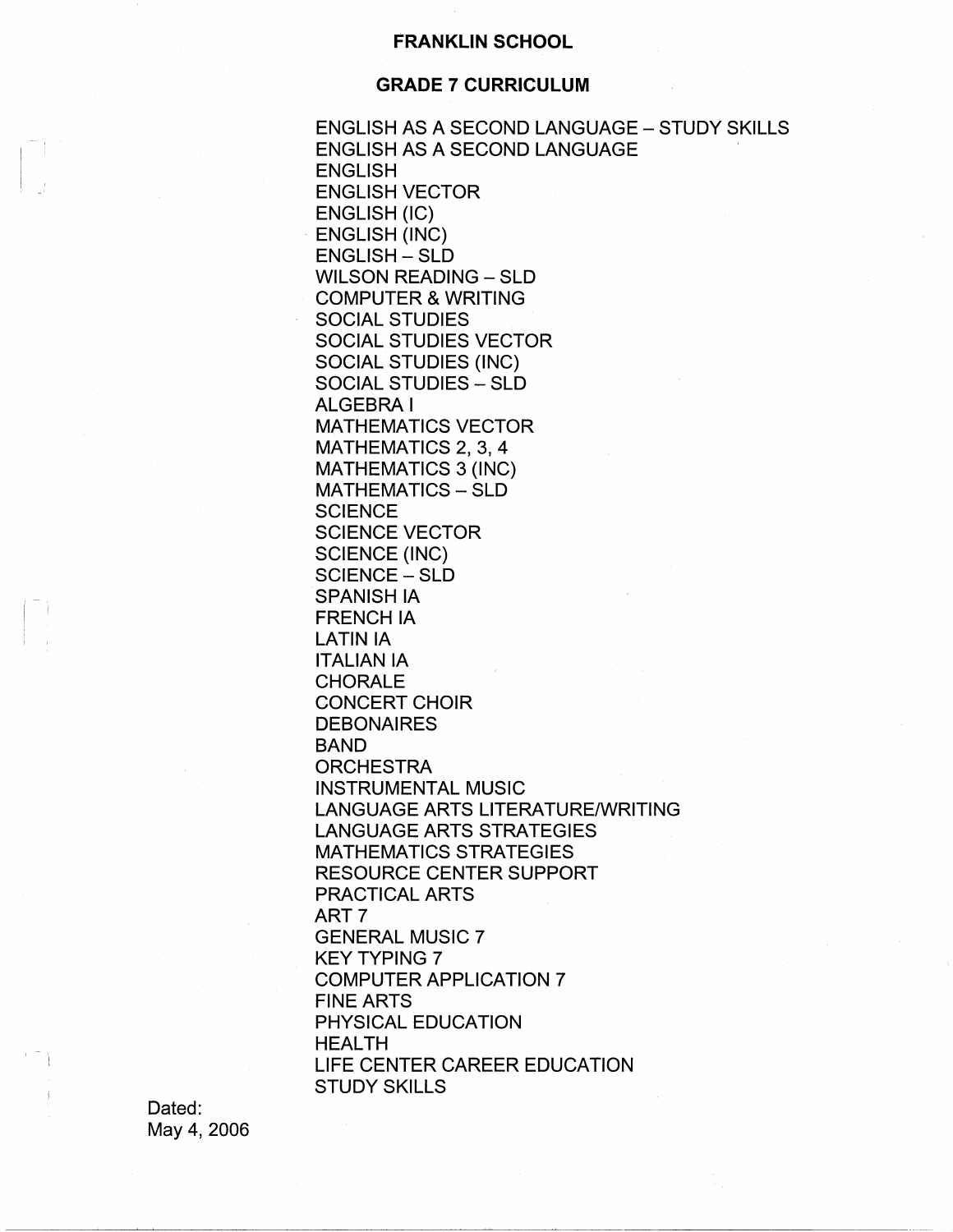## **FRANKLIN SCHOOL**

## **GRADE 8 CURRICULUM**

ENGLISH AS A SECOND LANGUAGE - STUDY SKILLS ENGLISH AS A SECOND LANGUAGE ENGLISH ENGLISH VECTOR ENGLISH (IC) ENGLISH (INC) ENGLISH - SLD WILSON READING - SLD COMPUTER & WRITING SOCIAL STUDIES SOCIAL STUDIES VECTOR SOCIAL STUDIES (INC) SOCIAL STUDIES - SLD ALGEBRA I ACCELERATED GEOMETRY MATHEMATICS 2, 3, 4 MATHEMATICS 3 (INC) MATHEMATICS - SLD **SCIENCE** SCIENCE VECTOR SCIENCE (INC) SCIENCE-SLD SPANISH IB FRENCHIB ITALIAN IB LATIN IB LITERATURE/MEDIA CONNECTIONS **CHORALE** CONCERT CHOIR **DEBONAIRES** BAND **ORCHESTRA** INSTRUMENTAL MUSIC LANGUAGE ARTS STRATEGIES MATHEMATICS STATEGIES BASIC SKILLS MATHEMATICS RESOURCE ROOM SUPPORT KEYBOARDING/WORD PROCESSING COMPUTER WRITING/CONSUMER MATH - SLD LIFE SKILLS VISUAL ARTS COMPREHENSION STRATEGIES/WRITING ADVANCED ART CREATIVE ARTS PHYSICAL EDUCATION HEALTH LIFE CENTER CAREER EDUCATION STUDY SKILLS

Dated: May 4, 2006